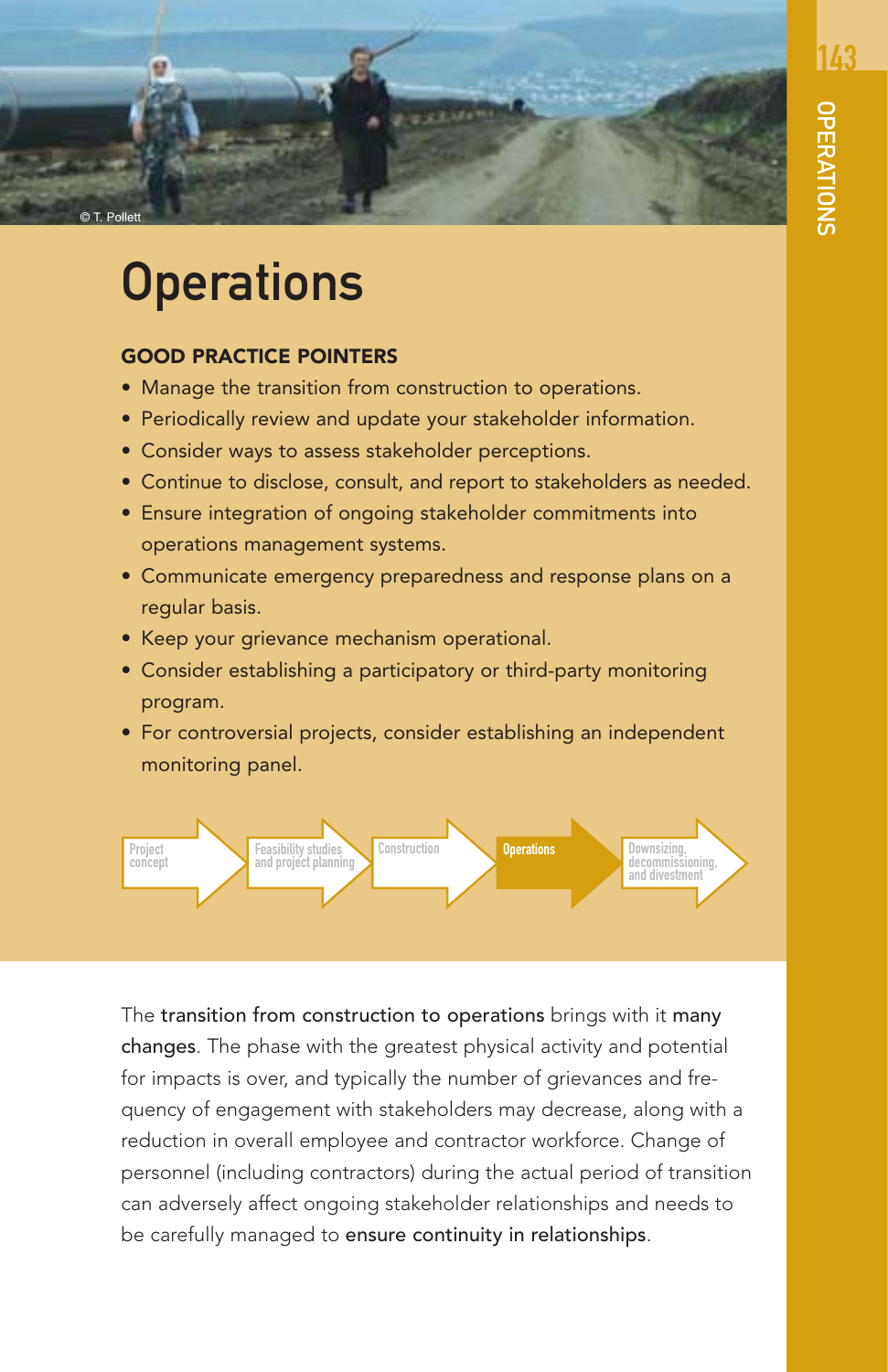Engagement with external stakeholders should be considered an integral component of operations management, whether this be day-to-day operational activities, periodic programs, or in emergency situations. Depending on the nature and scale of the project, stakeholder engagement may be relevant to the performance of a range of departments and functions within the company and should be integrated into existing systems, including health and safety, environmental management, procurement and contractor management, logistics management, site or plant inspections and audits, external communications, security considerations, and project risk management.

For projects that have completed an ESIA report, ongoing stakeholder engagement during operations is sometimes limited to the periodic auditing by the company of compliance to the commitments made in its Social and Environmental Management Plan. Here it is important to validate both the accuracy of the predictions of environmental and social impacts, and the effectiveness of mitigation and compensation measures. Expert panels, third-party monitors, community participation in impact monitoring, and the regular communication of the company's environmental and social performance are all forms of stakeholder engagement that strengthen effective management of impacts during operations.

For some projects, however, stakeholder engagement may need to go beyond impact mitigation, in order to maintain constructive long-term relationships with local communities, government authorities, and special interest groups. A more dynamic process may be required in which a company adapts to new stakeholder groups and changing concerns, and provides effective grievance management procedures and mechanisms for dialogue throughout the life of the project.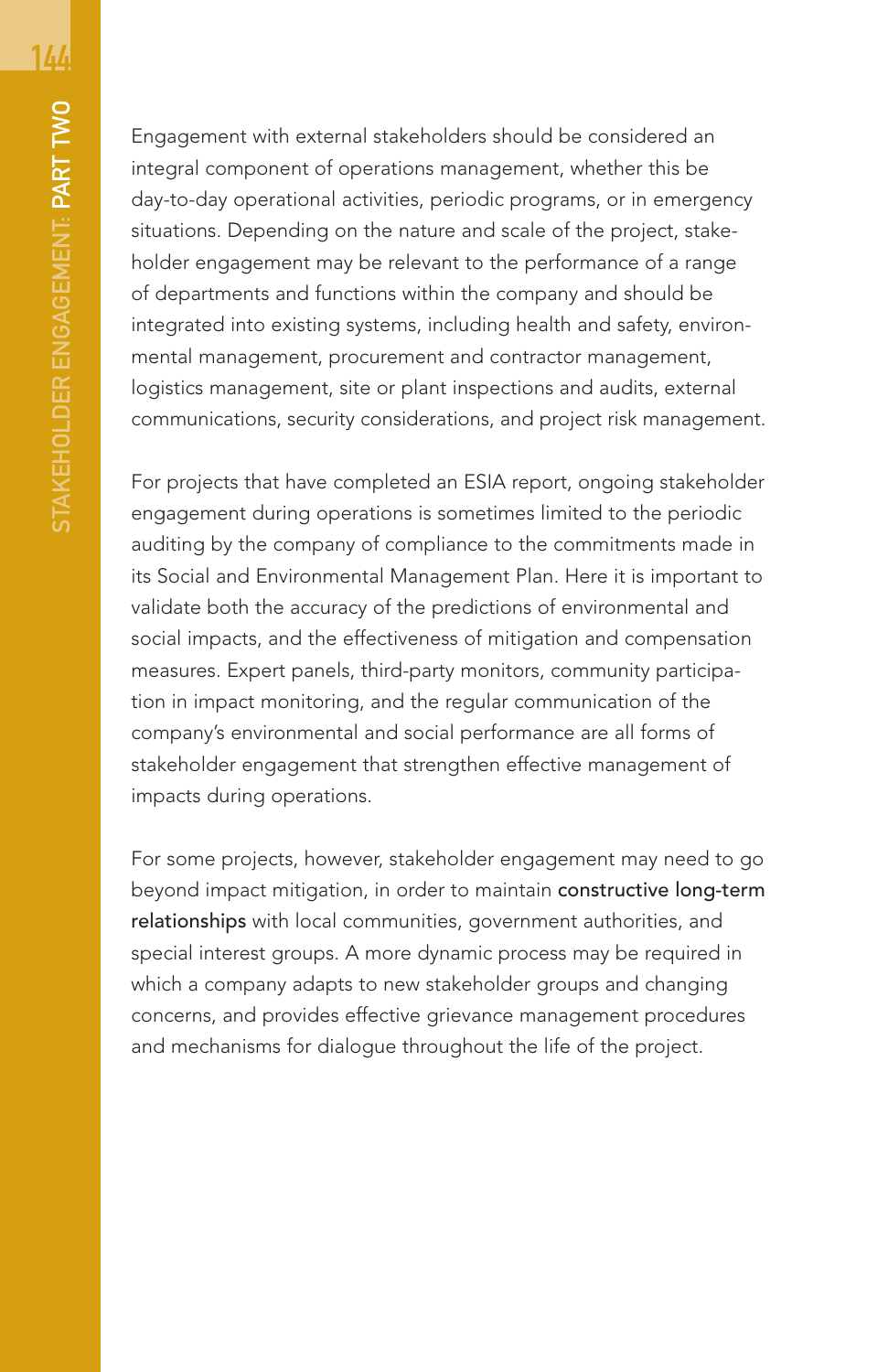| <b>ACTION</b>                                                            | <b>FURTHER GUIDANCE</b>                                                                                                                                                                                                                                                                                                                                                                                                                                                                                                                                                                                                                                                                                                                                                                                                                                                                                                                                                                                                 |
|--------------------------------------------------------------------------|-------------------------------------------------------------------------------------------------------------------------------------------------------------------------------------------------------------------------------------------------------------------------------------------------------------------------------------------------------------------------------------------------------------------------------------------------------------------------------------------------------------------------------------------------------------------------------------------------------------------------------------------------------------------------------------------------------------------------------------------------------------------------------------------------------------------------------------------------------------------------------------------------------------------------------------------------------------------------------------------------------------------------|
|                                                                          |                                                                                                                                                                                                                                                                                                                                                                                                                                                                                                                                                                                                                                                                                                                                                                                                                                                                                                                                                                                                                         |
| Manage the<br>transition from<br>construction to<br>operations.          | Significant levels of staff turnover and other personnel<br>changes during the transition from construction to operations<br>pose the risk that knowledge and relationships that have<br>been cultivated between project staff and local stakeholders<br>up to this point can be lost if concerted efforts to ensure con-<br>tinuity are not made. This might mean retaining the same<br>Community Liaison Officers who have established relation-<br>ships with stakeholders, or at least making sure that there is<br>an overlap between outgoing and incoming teams to facili-<br>tate introductions to local communities and knowledge trans-<br>fer regarding stakeholder relations within the company.<br>Remember that the transition to operations can be a time of<br>uncertainty for local stakeholders, so it is important to com-<br>municate what changes are to be expected and what impacts<br>this might have, if any, on local residents.                                                              |
| Periodically<br>review and<br>update your<br>stakeholder<br>information. | For projects with long or indefinite timelines it may make<br>sense to review and update your stakeholder information<br>over time, especially if there are significant changes in the<br>external environment that may mean new groups have<br>emerged, or the influence of or impact on existing groups<br>has changed. Potential triggers for a reassessment might<br>include:<br>. National or local elections that result in change in attitudes<br>towards the private sector, foreign investors or the company<br>• Adverse socioeconomic trends, natural disasters or other<br>developments not caused by the project but which may<br>worsen the plight of those already most vulnerable to being<br>disadvantaged by the project<br>· Approval of local economic development plans that are<br>likely to bring new industries to the same geographic area<br>as the project, with potential to contribute to cumulative<br>impacts and risks of concern to stakeholders                                       |
| Consider<br>ways to assess<br>stakeholder<br>perceptions.                | Stakeholder perceptions of a company do not always mirror its<br>actual performance. Even if factually inaccurate, stakeholder<br>perceptions can be relevant to project performance and repu-<br>tation, because they can drive a physical response. An inde-<br>pendently administered stakeholder perception survey can<br>be a useful tool for a company in managing its relationships<br>with stakeholders. Typically, it is designed to answer the basic<br>question "does the project company have a good and con-<br>structive relationship with its stakeholders?" Smaller compa-<br>nies may prefer more informal options, such as meeting with<br>stakeholder representatives and employees who live in the<br>community, administering their own questionnaires, or using<br>suggestion boxes. Companies that already undertake other<br>types of surveys, such as client or customer satisfaction<br>surveys, may want to consider broadening these to include<br>other project stakeholders. (See Box 14) |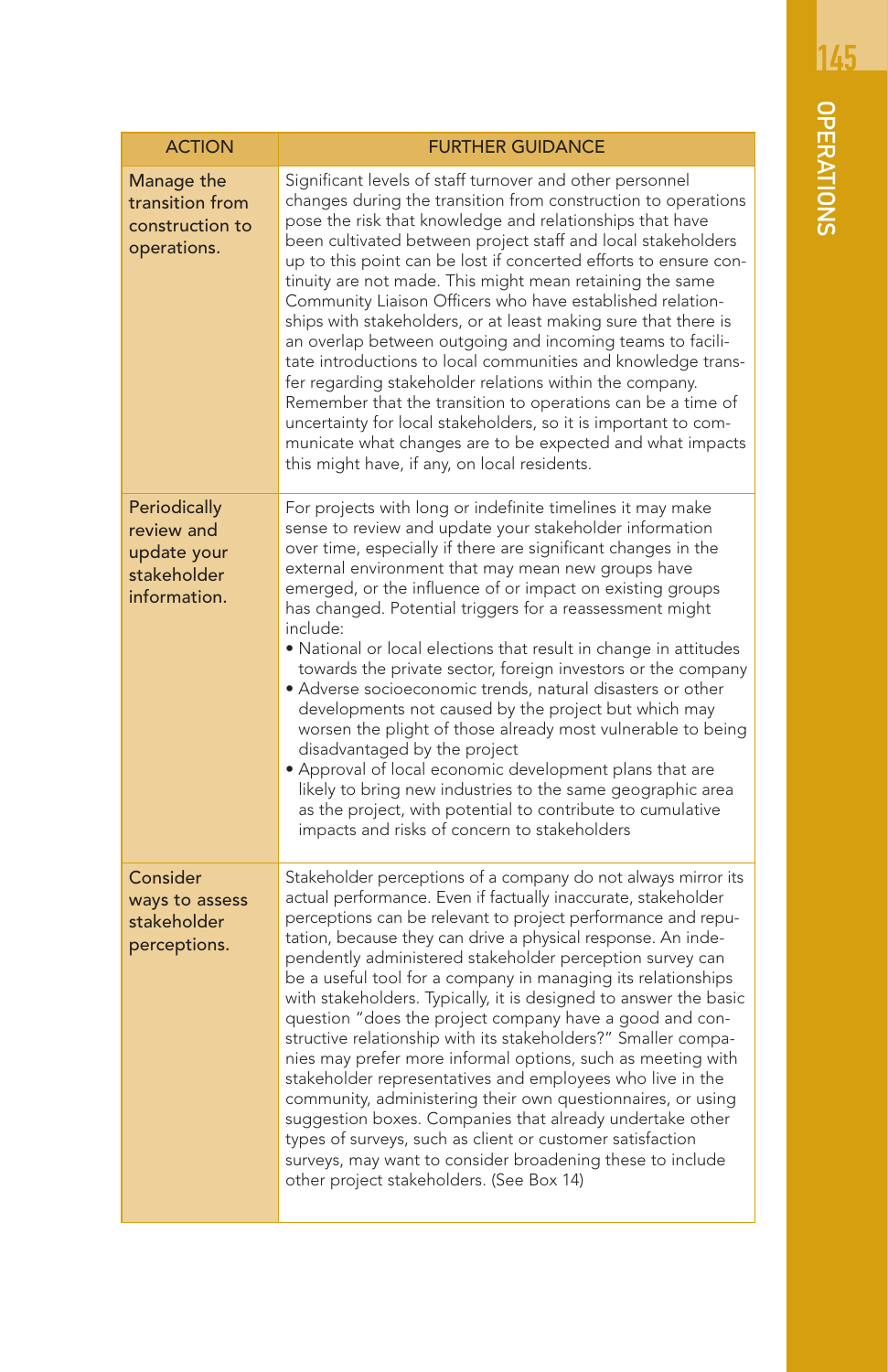| <b>ACTION</b>                                                                                                         | <b>FURTHER GUIDANCE</b>                                                                                                                                                                                                                                                                                                                                                                                                                                                                                                                                                                                                                                                                                                                                                                                                                                                                                                                                                                                                                                                                                                                                                                                                                                                                                                                                                                                                                                                                                                   |
|-----------------------------------------------------------------------------------------------------------------------|---------------------------------------------------------------------------------------------------------------------------------------------------------------------------------------------------------------------------------------------------------------------------------------------------------------------------------------------------------------------------------------------------------------------------------------------------------------------------------------------------------------------------------------------------------------------------------------------------------------------------------------------------------------------------------------------------------------------------------------------------------------------------------------------------------------------------------------------------------------------------------------------------------------------------------------------------------------------------------------------------------------------------------------------------------------------------------------------------------------------------------------------------------------------------------------------------------------------------------------------------------------------------------------------------------------------------------------------------------------------------------------------------------------------------------------------------------------------------------------------------------------------------|
| Continue to<br>disclose, consult,<br>and report to<br>stakeholders as<br>needed.                                      | The ongoing disclosure of project information to stakehold-<br>ers, as well as the nature and frequency of consultation activi-<br>ties and reporting during normal operations, should be<br>commensurate with the extent of impacts and issues of con-<br>cern to your stakeholders. To the degree applicable, continue<br>to engage with stakeholders on topics such as monitoring of<br>ESIA or other commitments; changes to project design and<br>operational procedures that may impact certain stakeholder<br>groups; any unforeseen impacts or developments; and annual<br>maintenance procedures and emergency response plans.<br>(For more information on reporting, see pages 87-98.)                                                                                                                                                                                                                                                                                                                                                                                                                                                                                                                                                                                                                                                                                                                                                                                                                          |
| <b>Ensure</b><br>integration<br>of ongoing<br>stakeholder<br>commitments<br>into operations<br>management<br>systems. | Maintaining continuity of commitments to stakeholders dur-<br>ing the transition to operations is critical for sustaining credi-<br>bility, especially if the team on the ground has changed. Prior<br>to the start of the transition, identify how the outstanding<br>commitments for mitigation and project benefits are to be<br>integrated with the proposed or existing management and<br>performance functions of the company during operations.<br>For example, commitments on ecological protection and pol-<br>lution abatement may need to be integrated with new or<br>existing environmental management systems; commitments<br>on labor standards made integral to the human resources<br>function; and commitments on local economic benefits<br>embedded in the procurement function.                                                                                                                                                                                                                                                                                                                                                                                                                                                                                                                                                                                                                                                                                                                      |
| Communicate<br>emergency<br>preparedness<br>and response<br>plans on a<br>regular basis.                              | As time goes by, vigilance, knowledge about the response<br>plans, and appreciation of roles and responsibilities during an<br>emergency, can diminish among potentially affected stake-<br>holder groups such as employees, government authorities<br>and the local population, making the consequence of a major<br>incident likely to be more acute. Stakeholder engagement<br>during operations should be designed to maintain levels of<br>awareness, for example by periodically conducting practice<br>drills and simulations that involve communities, and jointly<br>reviewing and updating existing emergency response proce-<br>dures. For projects with the potential to cause a public emer-<br>gency - explosion, hazmat spill, flooding etc. - effective<br>management and response by the project company requires:<br>(i) vigilance and behavior within the local population that<br>reduces the risk of a major incident; (ii) that all stakeholders<br>likely to be affected have a basic understanding of the risks<br>involved and what the key elements of the emergency<br>response plan are; and (iii) that individuals from within and<br>outside the project know what their allocated roles and<br>responsibilities are during an emergency. Companies that are<br>new to developing Emergency Preparedness and Response<br>plans and procedures need to commit adequate resources to<br>this task as well as to the training and ongoing awareness<br>activities that will make it effective. |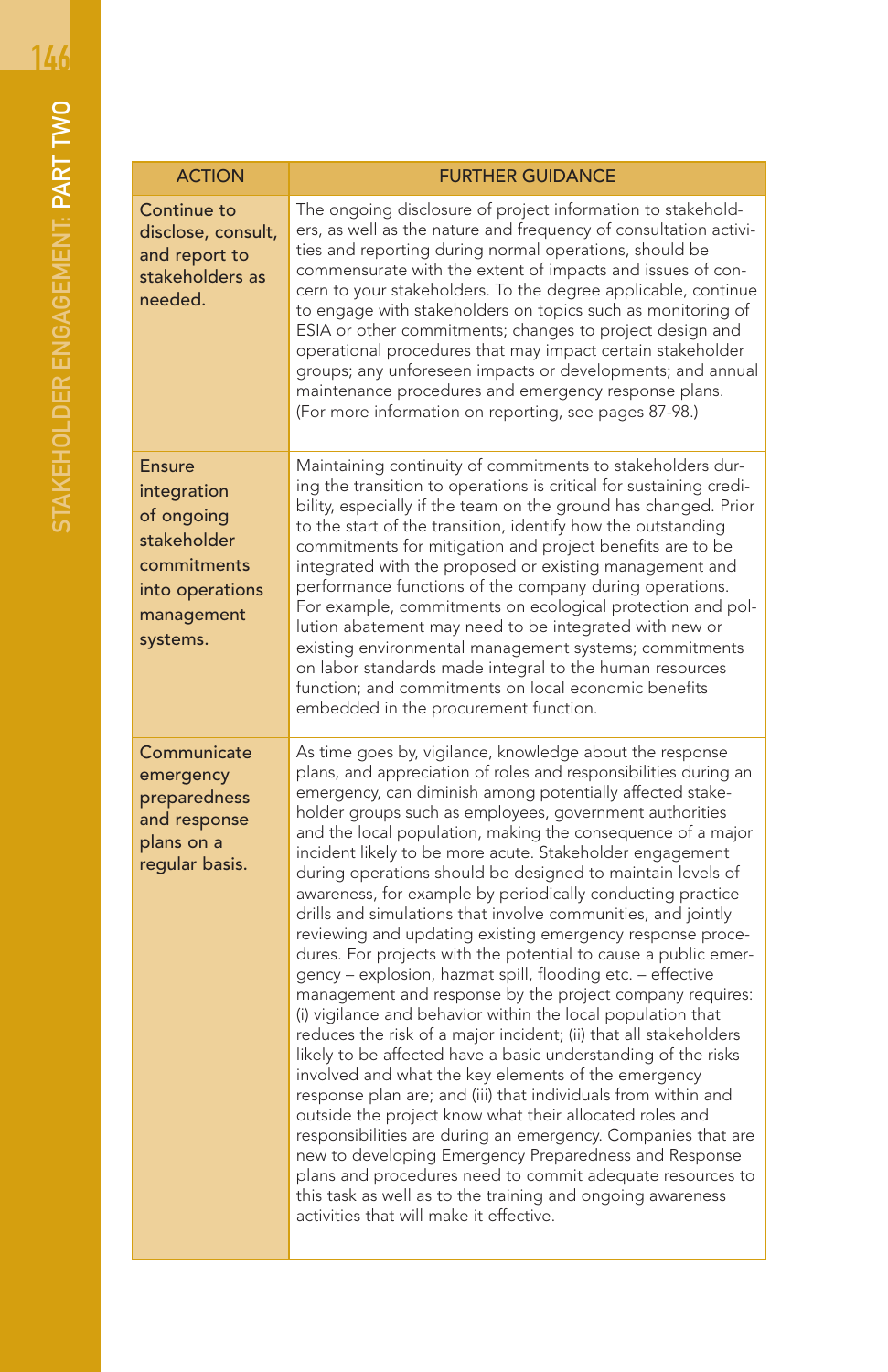| <b>ACTION</b>                                                                                     | <b>FURTHER GUIDANCE</b>                                                                                                                                                                                                                                                                                                                                                                                                                                                                                                                                                                                                                                                                                  |
|---------------------------------------------------------------------------------------------------|----------------------------------------------------------------------------------------------------------------------------------------------------------------------------------------------------------------------------------------------------------------------------------------------------------------------------------------------------------------------------------------------------------------------------------------------------------------------------------------------------------------------------------------------------------------------------------------------------------------------------------------------------------------------------------------------------------|
| Keep your<br>grievance<br>mechanism<br>operational.                                               | Once the construction period is over, the project is likely to<br>experience a decrease in the number of complaints. This may<br>be because the issues previously raised have now been<br>resolved, or because the "moment of maximum impact" has<br>passed. While this might mean that a company can scale<br>down the level of resources it was devoting to the day-to-day<br>management of grievances, there should always be a well-<br>functioning procedure for receiving and addressing public<br>concerns whenever they may arise throughout the life of the<br>project. (See pages 69-77 for more information on developing<br>a grievance mechanism.)                                          |
| Consider<br>establishing a<br>participatory<br>or third-party<br>monitoring<br>program.           | Involving project-affected stakeholders or outside third parties<br>in monitoring your company's performance can lend a great<br>deal of credibility and accountability to a monitoring program<br>and the overall project. Affected parties can participate in<br>scientific sampling, observations, group discussions, and<br>assessments of environmental or socio-economic changes<br>over time. The benefits of third-party monitoring include<br>increased transparency and trust between the company and<br>stakeholders, as well as an objective assessment of environ-<br>mental and social performance. (See pages 80-81 for more<br>information on participatory and third-party monitoring.) |
| For controversial<br>projects, consider<br>establishing an<br>independent<br>monitoring<br>panel. | In some cases, where a project is particularly complex or<br>controversial for instance, an independent monitoring panel<br>may be useful for maximum objectivity and transparency.<br>This panel, which might include stakeholder representatives,<br>internationally recognized experts, and eminent persons, can<br>oversee and report on the project's environmental and social<br>performance. (See page 82 for more information on independ-<br>ent monitoring panels.)                                                                                                                                                                                                                            |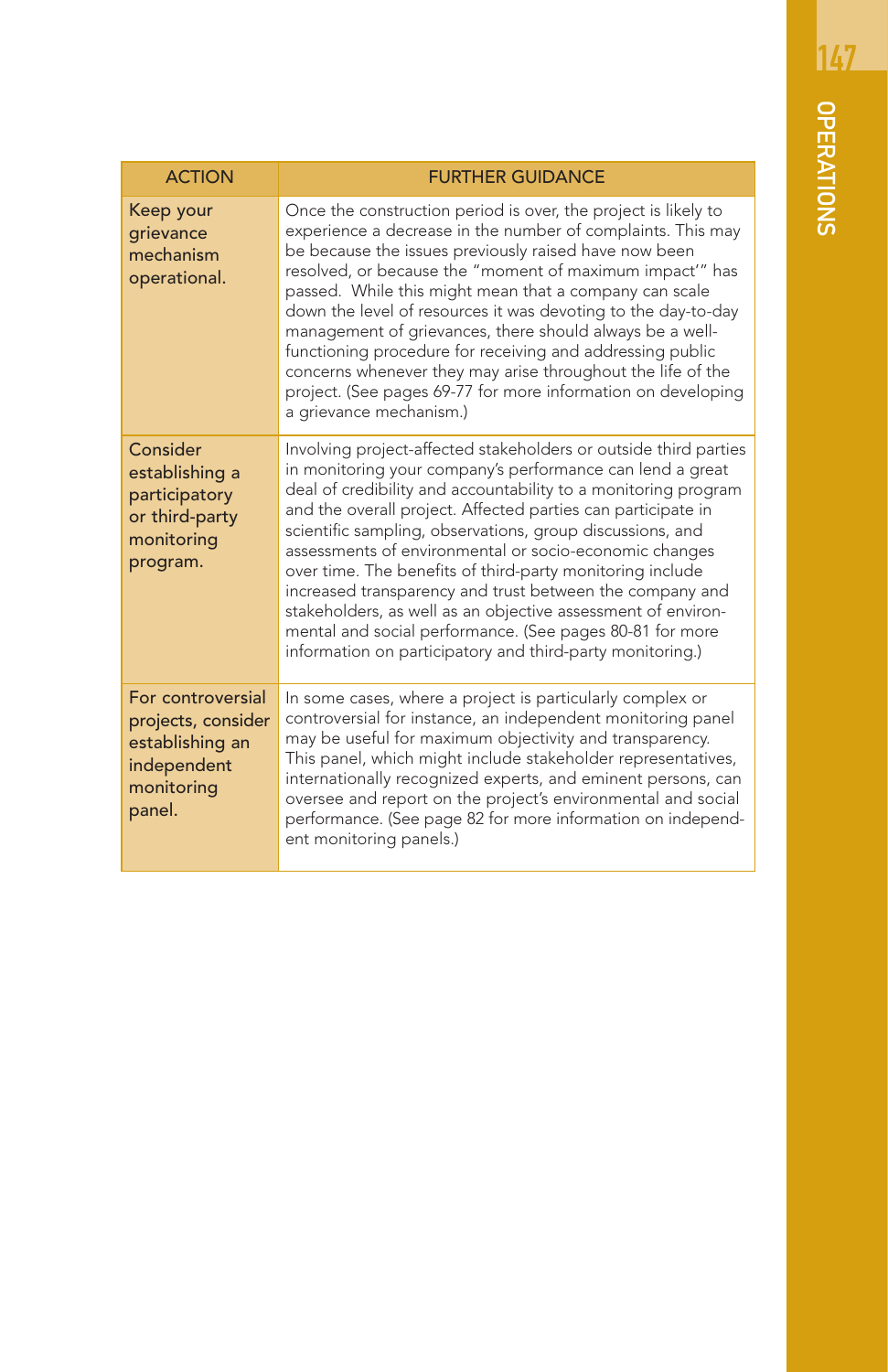148

## MALAMPAYA DEEP WATER GAS TO POWER PROJECT: MAINTAINING COMMUNITY ENGAGEMENT DURING IMPLEMENTATION AND OPERATIONS

The Deep Water Gas to Power Project, a joint venture of the Royal/Dutch Shell subsidiary Shell Philippines Exploration (SPEX), ChevronTexaco, and the Philippine National Oil Company (PNOC),is the largest industrial investment in the Philippines. Its community engagement efforts were conducted through SPEX and the Pilipinas Shell Foundation (PSFI).

Shell recognized that the risks of community opposition can also arise after the project has been implemented, and endeavored to maintain and cultivate its relationships with the affected communities during project operations. As a condition for receiving environmental clearance from the government for the project, Shell agreed to form multiparty monitoring team (MMTs) composed of local government representatives, NGOs, community leaders, provincial and community environmental officers, and other stakeholders to monitor the environmental and social impacts of the project during its implementation. In 2000, MMTs for the different provinces were set up. While the memoranda of agreement for the MMTs do not require Shell to ensure community satisfaction and consent, the MMTs still potentially provide an important means for the public to participate in overseeing implementation and operations, and to raise concerns as they arise.

In addition, the Shell Foundation has played an active role in ensuring ongoing acceptance of the project during operations. PSFI meets with community representatives on a monthly basis to provide updates on project operations and impacts, and to allow the community to raise concerns and grievances. It also operates sustainable development programs in each affected province that provide services requested by the communities, such as job training, livelihood workshops, employment link-ups, scholarships, microfinance, health and safety workshops, and conservation activities.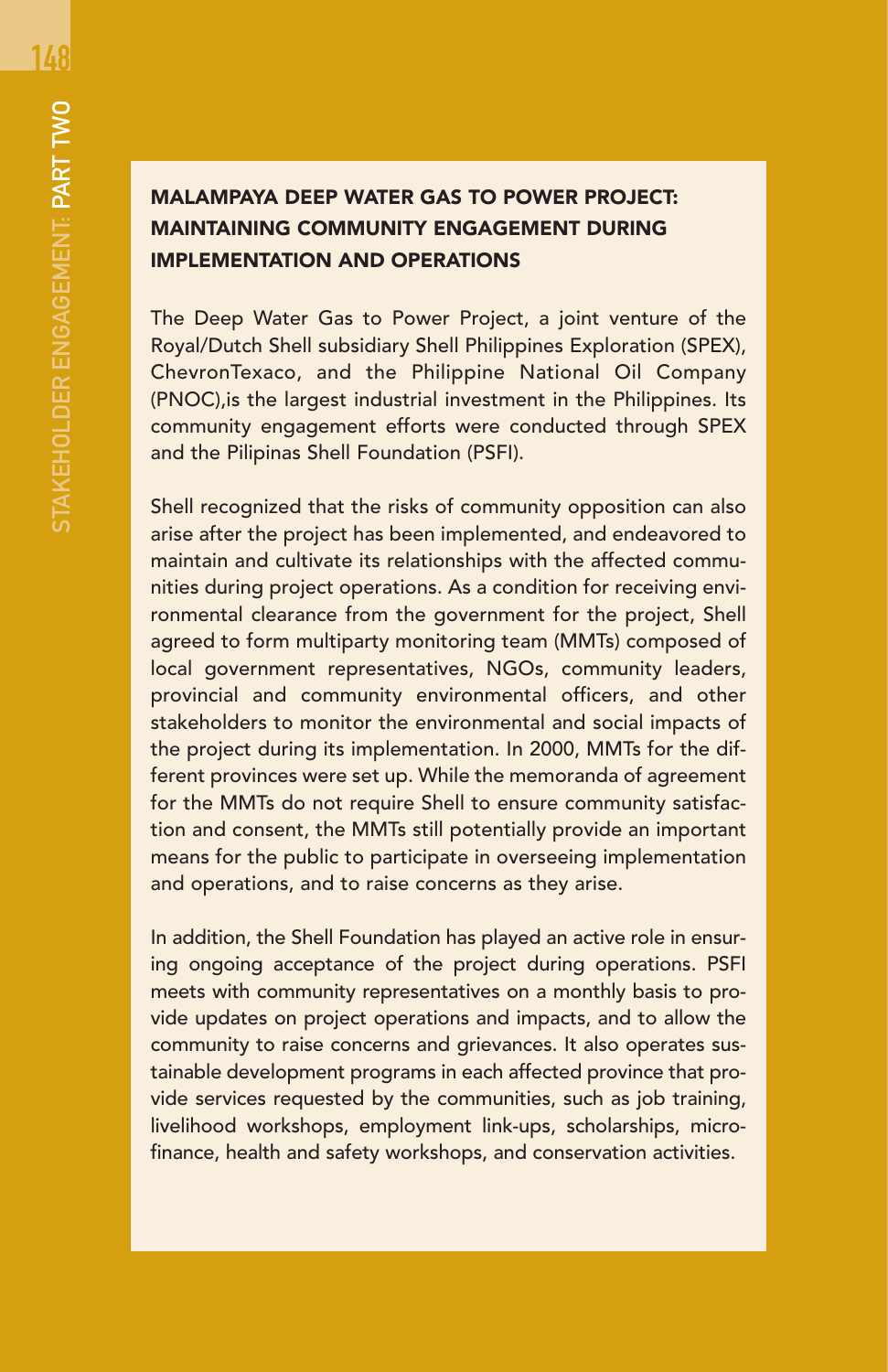## MALAMPAYA DEEP WATER GAS TO POWER PROJECT: MAINTAINING COMMUNITY ENGAGEMENT DURING IMPLEMENTATION AND OPERATIONS continued

This ongoing engagement is markedly different from standard practice in the Philippines, where relations with the community usually end once the Environmental Impact Study is finalized. While no major issues have arisen since construction, there is a broad consensus among all community stakeholders on the importance of ongoing relations with the company. The continuous engagement with Shell enables the community to raise concerns especially about health, safety, and environmental impacts. It also provides a mechanism for affected people to seek assistance with basic community needs that their local governments cannot provide, such as clean water, infrastructure, grants on livelihood, and micro-financing. Moreover, local leaders in Batangas City report that the process of engagement with SPEX has produced an unanticipated benefit – it has empowered the community by increasing awareness of the potential of community action.

Source: World Resources Institute, 2007, "Development without Conflict: The Business Case for Community Consent."